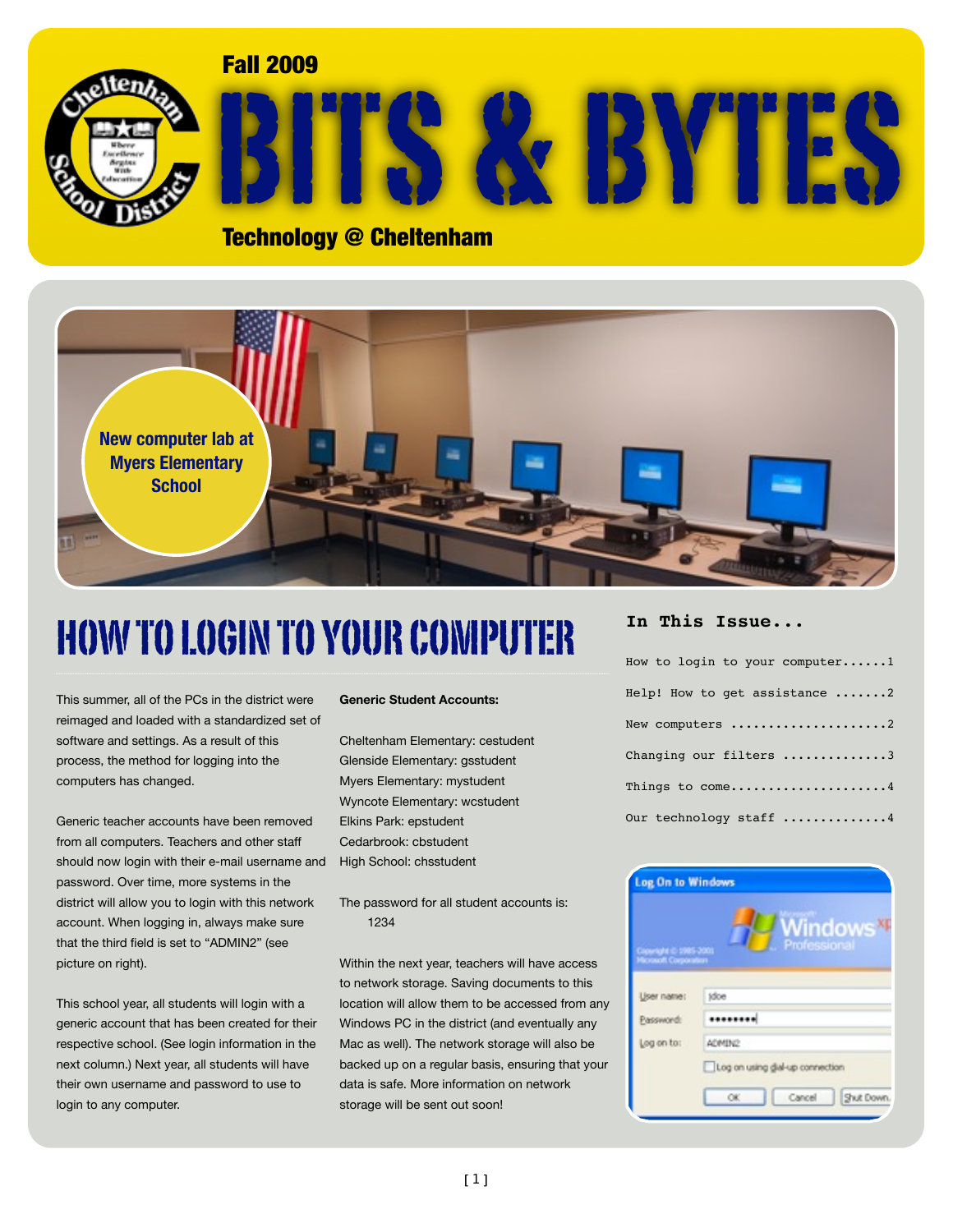# HELP! HOW TO GET TECH ASSISTANCE

If you're having a problem with technology, help is only a web browser away! Over the summer, we have implemented a webbased helpdesk system. All of our technicians will be working exclusively from this system to ensure that issues are dealt with in a timely manner. We kindly ask that you use this system to notify us of your issue.

To get to the helpdesk, use the Technology Helpdesk quick link on the district web site or go to the following web address:

<http://helpdesk.cheltenham.org>. Log in with your e-mail username and password. Once logged in,

# NEW COMPUTERS

click on the "Request" button at the top of the page, fill in the information requested, and click "Save" to submit your request. You will then receive an e-mail with details about your helpdesk request. When the request is received by us, we will assign it to the correct technician. You can track the status of your request at any time by logging into the helpdesk and clicking on the "History" button. You may also receive e-mails when a technician updates or resolves your request. These e-mails will list any notes that the technician has made regarding your request.

| Web Help Desk <sup>"</sup>                                                           | <b>Helpdesk</b><br>login page |
|--------------------------------------------------------------------------------------|-------------------------------|
| Please login using the same username and pac<br>se to login to your a mail/network a |                               |
| Login                                                                                |                               |
| User Name<br>Patotowito'd                                                            |                               |
|                                                                                      | Legim                         |
|                                                                                      | Forgot Password               |
|                                                                                      |                               |
|                                                                                      |                               |
|                                                                                      |                               |
| <b>Help Request</b>                                                                  | <b>Submitting</b>             |
| <b>Request Type</b>                                                                  | a request<br>æ,               |
| Subject                                                                              |                               |
| Request Detail                                                                       |                               |
|                                                                                      |                               |
|                                                                                      | -an<br>Room                   |

This summer was a busy time for the technology department:

- Over 200 outdated machines were removed—these machines were picked up by a company that will recycle and resell the parts
- 300 new computers were installed throughout the district
- All existing Windows computers were re-imaged
- Some computers upgraded with additional memory
- All Windows computers are now running Windows XP, have at least 1GB of RAM, have a consistent set of software and anti-virus protection, and are integrated with our network systems





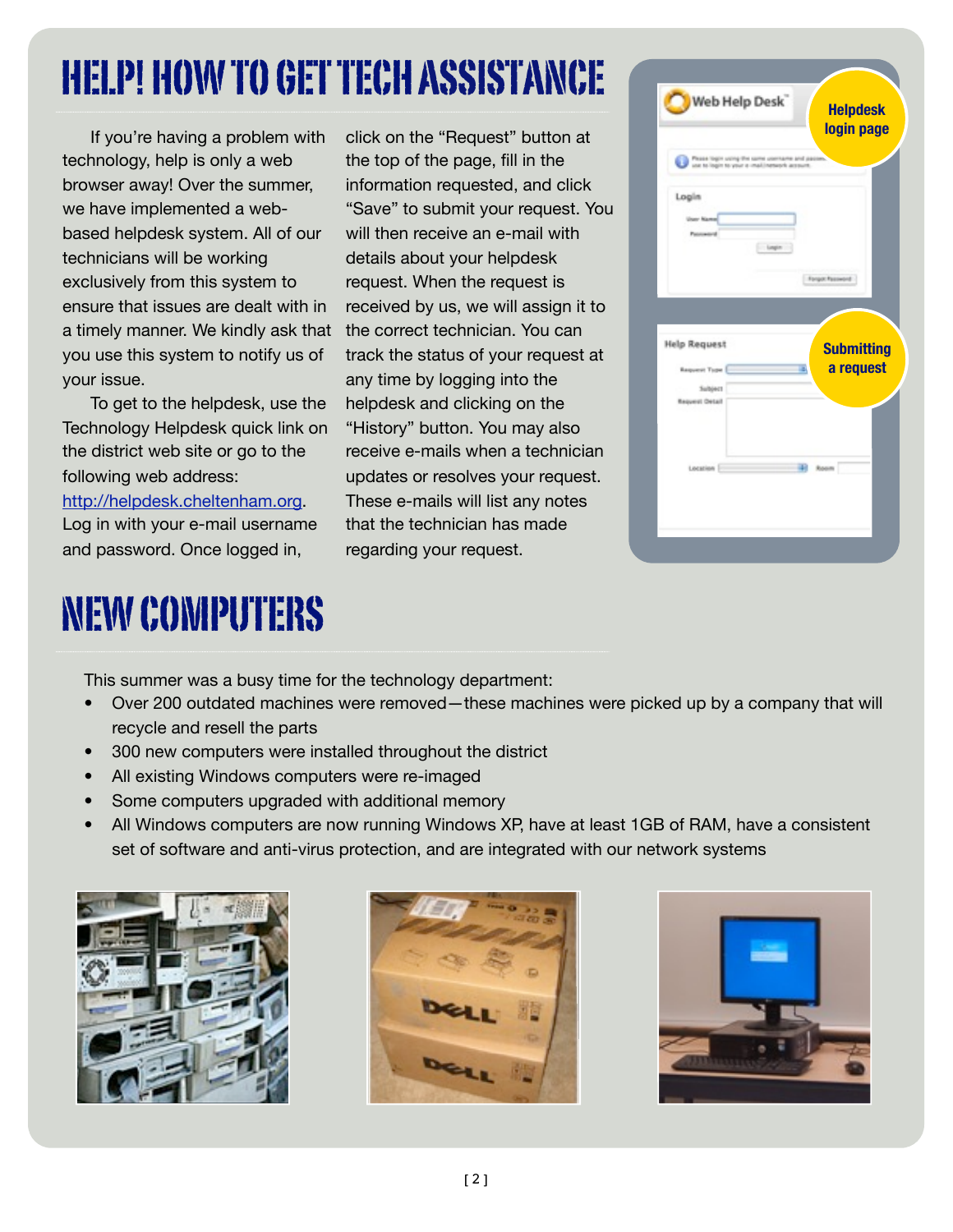# CHANGING OUR FILTERS

This summer, we upgraded the spam/web filter and replaced the firewall. These devices control what goes in and out of our network. Some useful information that you should know:

### **Total Traffic Control Web Filter**

The web filter controls and logs all access from inside our network to the Internet. Sites are categorized according to their content and certain categories of sites (such as Education) are allowed, while other categories (such as Pornography) are blocked. This year, teachers and other staff will have access to more categories than students. If you are blocked going to a site that you feel you should be able to access, here are two things you can do:

- Make sure that the web filter knows who you are (see sidebar on right)
- Submit a request to have the site unblocked — we will review and unblock if appropriate

### **Spam Filtering**

Each morning, you should receive a Mail Summary e-mail from our spam filter (see below). This e-mail lists all of the messages from the previous day that were marked as spam and

separately lists any good messages. If an e-mail is mistakenly marked as spam, simply click on "Always Allow" and the e-mail will be delivered to your mailbox. Any future e-mail from that address will not be blocked. To view a rolling list of the past two weeks of spam, click the red "click here" link in the Mail Summary. **Please note:** you do not need to delete these spam emails; they are retained for two weeks and then automatically deleted.

We recommend that you check your Mail Summary on a daily basis at the beginning of the school year. This is to catch any parent emails that may have been incorrectly categorized as spam. As the year progresses, you will likely have few, if any, messages that are incorrectly categorized as spam.

Unfortunately, no spam filter is perfect and at some point, you may end up getting some spam e-mails. If this happens, please just delete them from your mailbox. If you get an excessive amount of spam e-mails in your mailbox, let us know by submitting a helpdesk request.



### BLOCKED?



Getting this message when trying to go to a web site? Click the "login" link, enter your e-mail username and password, and click "Login".

| Magazart.com is categorized as fortena.Mogs<br>The responsively page has been disclosed by the content filter because it is at venation                    |
|------------------------------------------------------------------------------------------------------------------------------------------------------------|
| of the inferior acceptible years policy set by the administration.                                                                                         |
| If you would like to pull-settingly you way local.                                                                                                         |
| Constituted (OB) and Longins<br>Authenticating with the contant filter about you to enter the usemane<br>and pastword of an account with lane restriction. |
| Charlington:<br><b>Reparately</b>                                                                                                                          |
| [Japh] Calum                                                                                                                                               |

If you still are blocked, click on the "submit it for review" link, type in your e-mail address and the reason why the site should be unblocked, then click "Submit for Review." We will review the site and unblock it if the content is of value.

|                    | Measured casts in categorized as forums Moge                                                                                                      |  |
|--------------------|---------------------------------------------------------------------------------------------------------------------------------------------------|--|
|                    | The respected yoge has been Winted by the content May because it is in includes<br>of the charge accepted shape policy and by the administration. |  |
|                    | If if you had this subside about his abound you may automical by recent-                                                                          |  |
|                    | Subset Website for Brodyne                                                                                                                        |  |
| the problems bush. | Substituti exhelter will be convenib concessed in detectores if they should                                                                       |  |
|                    | Units, addressed operation                                                                                                                        |  |
| <b>Email:</b>      |                                                                                                                                                   |  |
| Reported           |                                                                                                                                                   |  |
|                    | Edward to Reiser Concell                                                                                                                          |  |